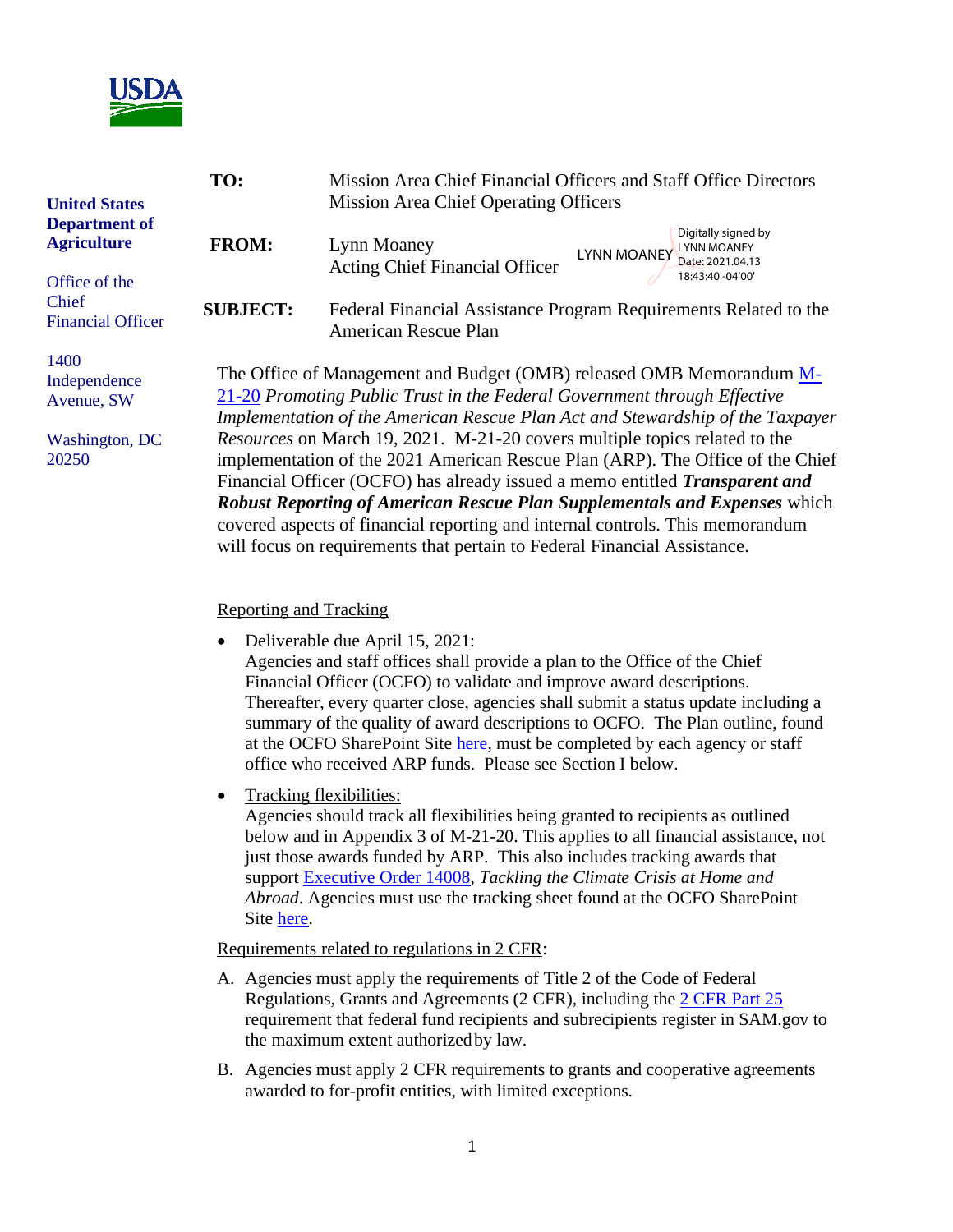- C. In accordance with 2 CFR §§ [200.301](https://www.ecfr.gov/cgi-bin/text-idx?SID=78a6a0148cea17b65dd2f6a768f1b324&mc=true&node=pt2.1.200&rgn=div5#se2.1.200_1301) and [200.329,](https://www.ecfr.gov/cgi-bin/text-idx?SID=78a6a0148cea17b65dd2f6a768f1b324&mc=true&node=pt2.1.200&rgn=div5#se2.1.200_1329) agencies must measure the recipient's performance to show achievement of program goals and objectives, share lessons learned, improve program outcomes, and foster adoption of promising practices. The reports should enable USDA to articulate the outcomes and minimize burden to recipients.
- D. USDA does not have any new programs funded by the ARP, however should this change, agencies must submit their proposed implementation plan of 2 CFR to OMB for approval, by emailing such plans to [ARP.implementation@omb.eop.gov,](mailto:ARP.implementation@omb.eop.gov) prior to submitting an Assistance Listing for review. Please see M-21-20 for requirements should an agency need to seek an exception from applying 2 CFR Part 200 to the program.
	- o As no new programs are funded by ARP, USDA Agencies must complete DATA Act reporting under existing Program Activities listed in the President's Budget within each funding Treasury Account Symbol (TAS).

## Managing Flexibilities

- E. Agencies should apply, where appropriate, the flexibilities for recipients in 2 CFR, including those identified in M-21-20 Appendix 2: *Achieving More Equity-Oriented Results for Financial Assistance*, which highlights sections in 2 CFR Part 200 that are of particular importance for an equity-oriented approach to achieving results.
- F. Agencies should apply, where appropriate, the flexibilities provided in M-21-20 Appendix 3, *Disaster Relief Flexibilities to Reduce Burden for Financial Assistance*, as well as other flexibilities as permitted by law. Agencies should innovate using the flexibilities described above, consistent with statutory authority and by identifying synergies across programs and agencies that alleviate burden for recipients. Agencies must keep a list of all awards that support this objective.

## Requirements related to other Federal mandates

- G. As outlined in Section 5 of Executive Order 13985, *[Advancing Racial Equity and](https://www.federalregister.gov/documents/2021/01/25/2021-01753/advancing-racial-equity-and-support-for-underserved-communities-through-the-federal-government)  [Support for Underserved Communities Through the Federal Government](https://www.federalregister.gov/documents/2021/01/25/2021-01753/advancing-racial-equity-and-support-for-underserved-communities-through-the-federal-government)*, agencies should include ARP programs in their ongoing processes for agency equity as well as service assessments and agency action plans.
	- o Dr. Dewayne Goldmon in the Office of the Secretary is the USDA Equity Team lead. The team is comprised of many USDA agencies and staff offices. The USDA Equity Teams is engaging in equity assessments for ARP programs. Further guidance on these equity assessments will be forthcoming.
- H. Consistent with [Executive Order 14008,](https://www.federalregister.gov/documents/2021/02/01/2021-02177/tackling-the-climate-crisis-at-home-and-abroad) agencies should consider, where appropriate, how the implementation of ARP funding could increase the benefits that flow to disadvantaged communities and invest in opportunities that help revitalize energy communities.
- I. For all Federal financial assistance (including loans), agencies are required to establish detailed and accurate award descriptions at the time of award. Agencies shall establish processes to validate that award descriptions provide the following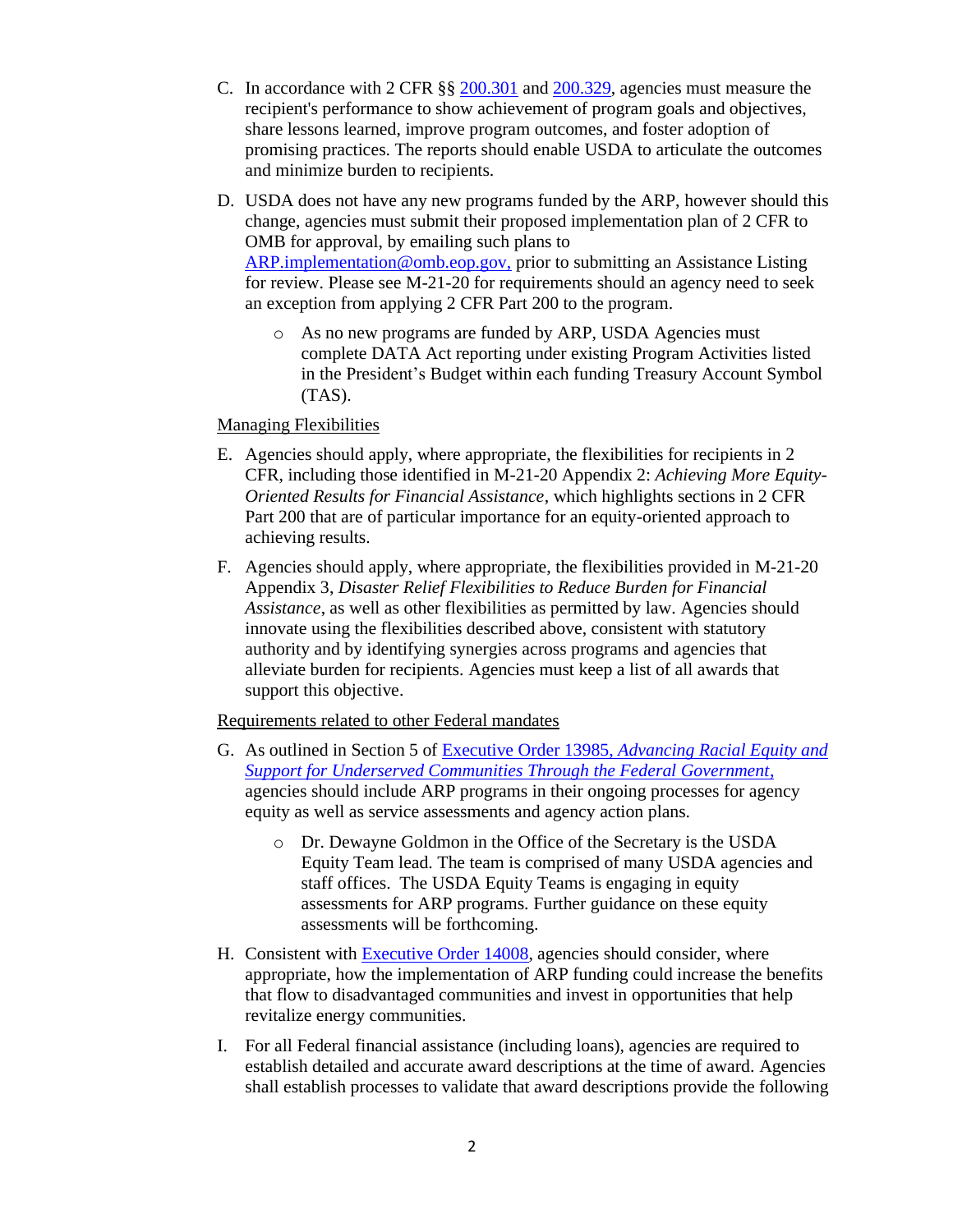information: specificity about the award purpose, activities to be performed, deliverables and expected outcomes, intended beneficiary(-ies) and subrecipient activities (if known or specified at the time of award). Refer also to [M-18-16,](https://www.whitehouse.gov/wp-content/uploads/2018/06/M-18-16.pdf) [M-](https://www.whitehouse.gov/wp-content/uploads/2018/09/M-18-24.pdf)[18-24,](https://www.whitehouse.gov/wp-content/uploads/2018/09/M-18-24.pdf) [M-20-21,](https://www.whitehouse.gov/wp-content/uploads/2020/04/Implementation-Guidance-for-Supplemental-Funding-Provided-in-Response.pdf) and [M-21-03.](https://www.whitehouse.gov/wp-content/uploads/2020/11/M-21-03.pdf) This is a deliverable discussed on the first page of this memo. See Reporting and Tracking, Deliverable due April 15, 2021.

- J. Consistent with the provisions of the *[Foundations for Evidence-Based](https://www.congress.gov/bill/115th-congress/house-bill/4174/text?overview=closed)  [Policymaking Act of 2018](https://www.congress.gov/bill/115th-congress/house-bill/4174/text?overview=closed)*, agencies should use Federal data to assess the effectiveness and equitable delivery of such programs and suggest improvements.
- K. To reduce recipient reporting burden and consistent with OMB [M-19-16](https://www.whitehouse.gov/wp-content/uploads/2019/04/M-19-16.pdf)  *[Centralized Mission Support Capabilities for the Federal Government](https://www.whitehouse.gov/wp-content/uploads/2019/04/M-19-16.pdf) (April 26,* 2019), agencies are required to consult with the relevant [Quality Service](https://ussm.gsa.gov/qsmo/)  [Management Organization](https://ussm.gsa.gov/qsmo/) (QSMO) prior to developing new or modernized technology, or consider an existing provider, to support execution of ARP.

## Ensuring Robust and Transparent Reporting

- L. Agencies are reminded of: (1) the subaward reporting requirements located at 2 CFR Part 170, *[Reporting Subawards and Executive Compensation Information](https://www.ecfr.gov/cgi-bin/text-idx?tpl=/ecfrbrowse/Title02/2cfr170_main_02.tpl)*; and (2) agencies' responsibilities to implement processes that support the overall quality of subaward data, including actions agencies are expected to take when recipients are non-compliant with these reporting requirements. This is part of the 2020 and 2021 *Compliance Supplement Addenda* as one of the areas auditors are required to review in COVID-19 grants and cooperative agreements programs.
- M. OCFO will work with agencies to consider the following data elements in their Data Quality Plan pertaining to their testing plan and identification of high-risk reported data: plain English financial assistance award descriptions, DEF Code, and award outlays.

## Appendices

Agencies and Staff Offices receiving ARP funding must read and implement the three appendices found in M-21-20.

## *Appendix 1: Management of Payment Integrity Risks Related to American Rescue Plan Funding*

Payment Integrity requirements are outlined in this appendix. Guidance on these requirements will be included when OCFO issues payment integrity for Agency Financial Report reporting.

OMB anticipates continued collaboration with the Pandemic Response Accountability Committee (PRAC) to include joint communications on issues related to ARP relief that will raise awareness on specific challenges and opportunities for payment integrity.

## *Appendix 2: Achieving More Equity-Oriented Results for Financial Assistance:*

This appendix emphasizes requirements established in 2 CFR Part 200, with a focus on extending requirements to for-profit entities. Agencies may consider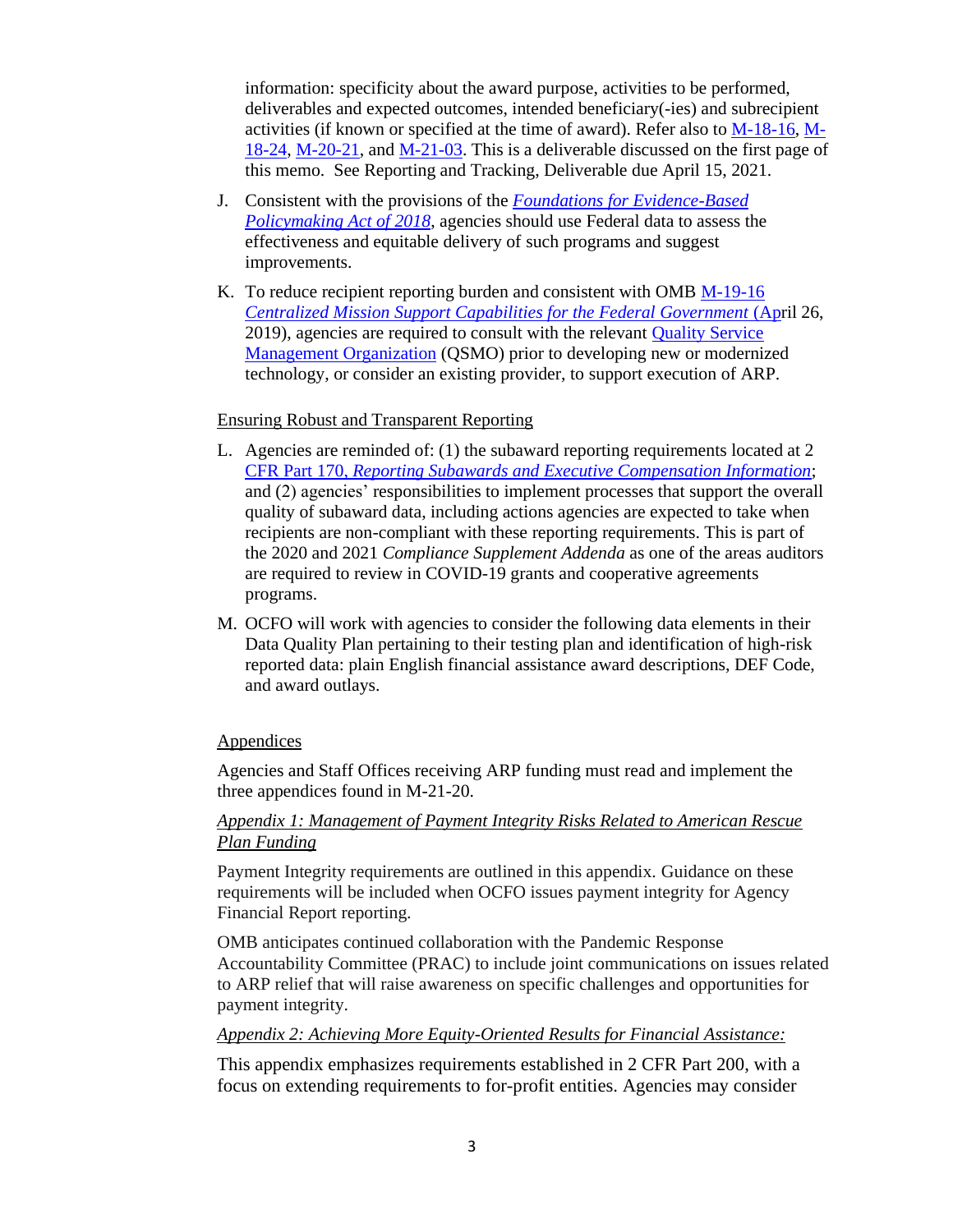deviations in applying 2 CFR Part 200 to for-profit entities in the following areas:

- o Cost sharing or matching
- o Equipment
- o Intellectual Property
- o Indirect costs
- o Audits (agencies should consider whether Single Audit or some other audit is most appropriate)

Federal awarding agencies must develop a set of standard terms and conditions that are clear and transparent for awards to for-profit organizations.

# *Appendix 3: Disaster Relief Flexibilities to Reduce Burden for Financial Assistance*

Pursuant to 2 CFR § [200.201,](https://www.ecfr.gov/cgi-bin/text-idx?node=se2.1.200_1201&rgn=div8) OMB is allowing Federal awarding agencies the authority to grant the following exceptions to recipients affected by the pandemic as they deem appropriate and to the extent permitted by law. These exceptions apply not only to recipients with COVID-19 related Federal financial assistance awards, *but also to recipients with assistance awards not related to COVID-19*. Federal awarding agencies must specifically consider exceptions that can advance racial equity and support for underserved communities. *Further, Federal awarding agencies are required to maintain records of particular exceptions provided to recipients*.

- I. Flexibility with SAM registration/recertification: Current registrants in SAM with active registrations expiring between April 1, 2021 and September 30, 2021 will automatically be afforded a one-time extension of 180 days. (2 CFR § [25.110\)](https://www.ecfr.gov/cgi-bin/text-idx?node=pt2.1.25&rgn=div5#se2.1.25_1110)
- II. Waiver for NOFO Publication: Awarding agencies may publish emergency and competitive NOFOs for grants and cooperative agreements for less than 30 days without separately justifying shortening the timeframe for each NOFO. *Awarding agencies are still required to document and track NOFOs published for less than 30 days under this emergency waiver. (2 CFR § [200.204\)](https://www.ecfr.gov/cgi-bin/text-idx?SID=f3a5eefbbd53f7112ca5c92865bee79e&mc=true&node=se2.1.200_1204&rgn=div8)*
- III. Pre-award costs: Awarding agencies may allow necessary pre-award costs that are incurred: (i) from March 15, 2021 through the Public Health Emergency Period; and (ii) prior to the effective date of a Federal award. (2 CFR § [200.210,](https://www.ecfr.gov/cgi-bin/text-idx?SID=f3a5eefbbd53f7112ca5c92865bee79e&mc=true&node=se2.1.200_1210&rgn=div8) 2 CFR § [200.458\)](https://www.ecfr.gov/cgi-bin/text-idx?SID=f3a5eefbbd53f7112ca5c92865bee79e&mc=true&node=se2.1.200_1458&rgn=div8)
- IV. No-cost extensions on expiring awards: To the extent permitted by law, awarding agencies may extend awards that were active as of March 31, 2021 and scheduled to expire prior or up to December 31, 2021, automatically at no cost for a period of up to 12 months. Project-specific financial and performance reports will be due 90 days following the end date of the extension. Awarding agencies will examine the need to extend other project reporting as the need arises. (2 CFR § [200.309\)](https://www.ecfr.gov/cgi-bin/text-idx?SID=f3a5eefbbd53f7112ca5c92865bee79e&mc=true&node=se2.1.200_1309&rgn=div8)
- V. Abbreviated non-competitive continuation requests: For noncompetitive continuation requests scheduled between April 1, 2021 and December 31, 2021, awarding agencies may accept a brief statement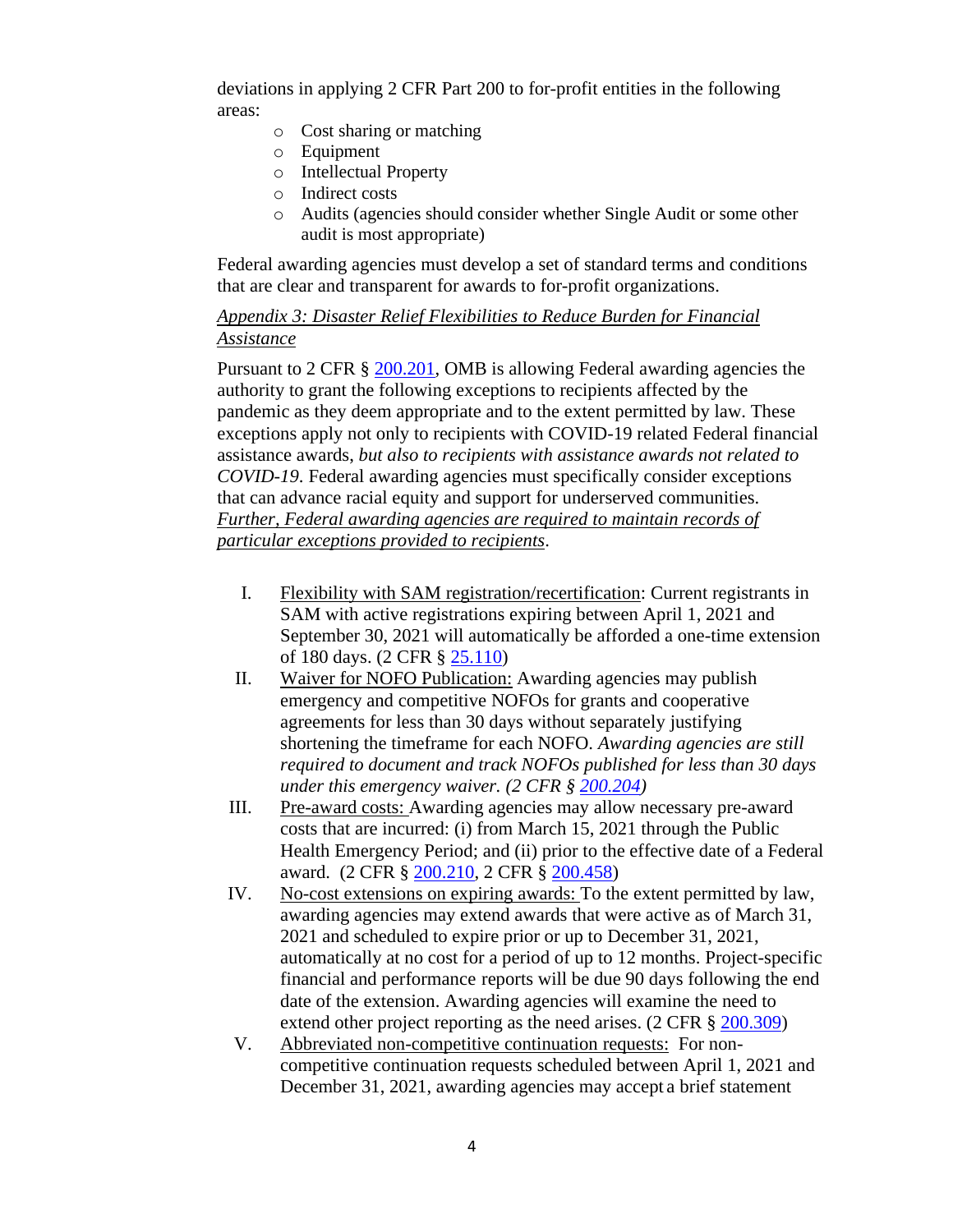from recipients to verify that they are in a position to: (i) resume or restore their project activities and (ii) accept a planned continuation award. *Agencies must post any specific instructions on their website.* Agencies must examine the need to extend this approach on subsequent continuation award start dates as recipients have an opportunity to assess the situation. (2 CFR § 200.309)

- VI. Waivers from prior approval requirements: Awarding agencies are authorized to waive prior approval requirements as necessary to effectively address the response. All costs charged to Federal awards must be consistent with Federal cost policy guidelines and the terms of the award, except where specified in this memorandum. (2 CFR § [200.407\)](https://www.ecfr.gov/cgi-bin/text-idx?SID=f3a5eefbbd53f7112ca5c92865bee79e&mc=true&node=se2.1.200_1407&rgn=div8)
- VII. Exemption of certain procurement requirements: Awarding agencies may waive the procurement requirements contained in 2 CFR § [200.319\(](https://www.ecfr.gov/cgi-bin/text-idx?SID=f3a5eefbbd53f7112ca5c92865bee79e&mc=true&node=se2.1.200_1319&rgn=div8)b) regarding geographical preferences and 2 CFR § [200.321](https://www.ecfr.gov/cgi-bin/text-idx?SID=f3a5eefbbd53f7112ca5c92865bee79e&mc=true&node=se2.1.200_1321&rgn=div8) regarding contracting small and minority businesses, women's business enterprises, and labor surplus area firms. Awarding agencies must require recipients to maintain appropriate records and documentation to support the charges against the Federal awards. (2 CFR § 200.319(b), 2 CFR § 200.321)
- VIII. Extension of financial and other reporting: Awarding agencies may allow recipients to delay submission of financial, performance and other reports up to three months beyond the normal due date. If an agency allows such a delay, recipients may continue to draw down Federal funds without the timely submission of these reports. These reports, however, must be submitted at the end of the extension period. In addition, awarding agencies may waive the requirement for recipients to notify the agency of problems, delays, or adverse conditions related to COVID-19 on an award by award basis. (2 CFR § [200.328,](https://www.ecfr.gov/cgi-bin/text-idx?SID=f3a5eefbbd53f7112ca5c92865bee79e&mc=true&node=se2.1.200_1328&rgn=div8) 2 CFR § [200.329,](https://www.ecfr.gov/cgi-bin/text-idx?SID=f3a5eefbbd53f7112ca5c92865bee79e&mc=true&node=se2.1.200_1329&rgn=div8) 2 CFR § 200.329(e)(1))
	- IX. Extension of Single Audit submission: Awarding agencies, in their capacity as cognizant or oversight agencies for audit, should allow recipients and subrecipients that have not yet filed their single audits with the Federal Audit Clearinghouse as of the date of the issuance of this memorandum that have fiscal year-ends through June 30, 2021, to delay the completion and submission of the Single Audit reporting package, as required under Subpart F of 2 CFR [§200.501](https://www.ecfr.gov/cgi-bin/text-idx?SID=f3a5eefbbd53f7112ca5c92865bee79e&mc=true&node=se2.1.200_1501&rgn=div8) to six months beyond the normal due date. This extension does not require individual recipients and subrecipients to seek approval for the extension by the cognizant or oversight agency for audit; however, recipients and subrecipients should maintain documentation of the reason for the delayed filing. Recipients and subrecipients taking advantage of this extension would still qualify as a "low-risk auditee" under the criteria of 2 CFR § [200.520\(](https://www.ecfr.gov/cgi-bin/text-idx?SID=f3a5eefbbd53f7112ca5c92865bee79e&mc=true&node=se2.1.200_1520&rgn=div8)a). (2 CFR § 200.501)
	- X. Flexibility with application deadlines: Awarding agencies may provide flexibility with regard to the submission of competing applications in response to specific announcements, as well as unsolicited applications, presuming these exceptions do not negatively impact underserved